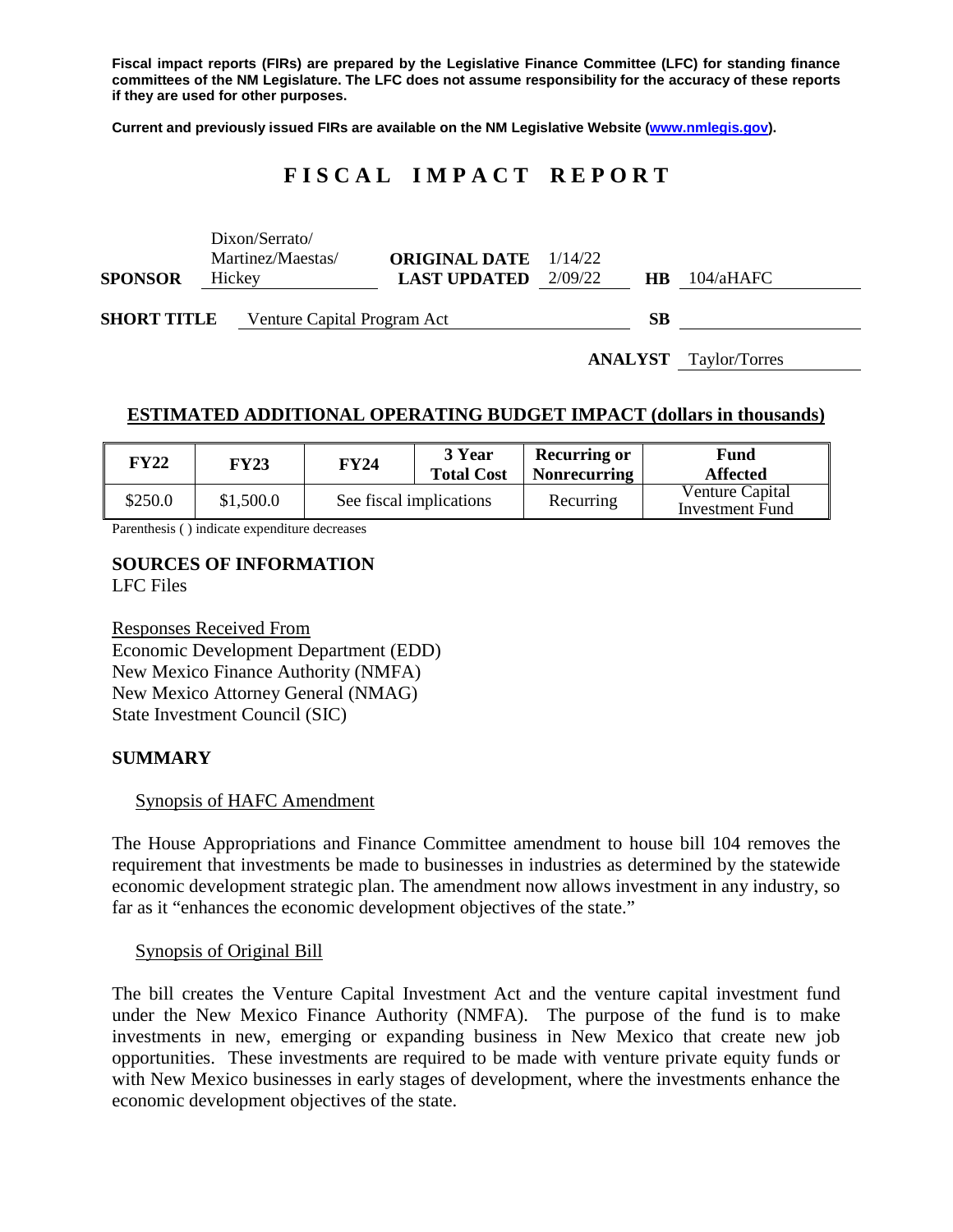The effective date of this bill is July 1, 2022.

## **FISCAL IMPLICATIONS**

Though the bill creates the venture capital program, the bill does not include an appropriation to the fund for this purpose. HB104 allows for continuing appropriations to NMFA from the fund for the purpose of the venture capital program. The HAFC substitute for House Bill 2 includes \$50 million appropriated for this purpose contingent on enactment of this or similar legislation. The newly created fund consists of appropriations, gifts, grants, investments made, and other transfers into the fund. The balance of the fund does not revert to the general fund.

New Mexico Finance Authority is authorized to draw on the fund to cover operational costs associated with the program. A similar program operated by the State Investment Council requires at least 2 FTE at a cost of about \$250 thousand, before investment fees. It is likely this program will cost at least \$250 thousand to create a similar program, before investment related fees. These costs would be covered by the fund and would not require appropriation.

Private sector managers of venture capital programs typically charge management fees per annum of two to five percent of total assets under management. Private sector managers also typically charge a performance fee of ten to twenty percent of total assets deducted from realized investment returns. A more refined estimate would depend on program strategy and instrument mix that is not defined at this stage. NMFA will evaluate the appropriate structure of and fees for the program as it develops rules and policies for the Fund. NMFA will incur costs specific to the Venture Capital Program, such as specialized legal and consultancy services. These program specific costs and other costs of administration will be paid from the fund.

NMFA is required to have an individual bond or a blanket bond for an amount and coverage deemed best to protect the state's interest from claims against the program. The bond premiums shall be paid by the fund.

#### **SIGNIFICANT ISSUES**

NMFA is charged with administering the fund and is required to adopt rules governing the terms and conditions of investments from the fund. Investments are to be made using cooperative investment agreements with parties that have demonstrated abilities in making investments in new, emerging or expanded businesses. No investment may exceed 10 percent of the total balance of the fund or represent more than 51 percent of total investment capital in a business. Investments require approval from the NMFA board of directors.

The bill seeks to address a lack of available venture capital funding in New Mexico that allows the state to retain and attract businesses in early stages of development. Data from the National Science Foundation<sup>[1](#page-1-0)</sup> and the National Venture Capital Association indicate New Mexico has a significant gap in venture capital available to local businesses on a per GDP dollar basis, when compared nationally or to peer states.

<span id="page-1-0"></span> <sup>1</sup> <https://ncses.nsf.gov/indicators/states/indicator/venture-capital-per-1-million-state-gdp>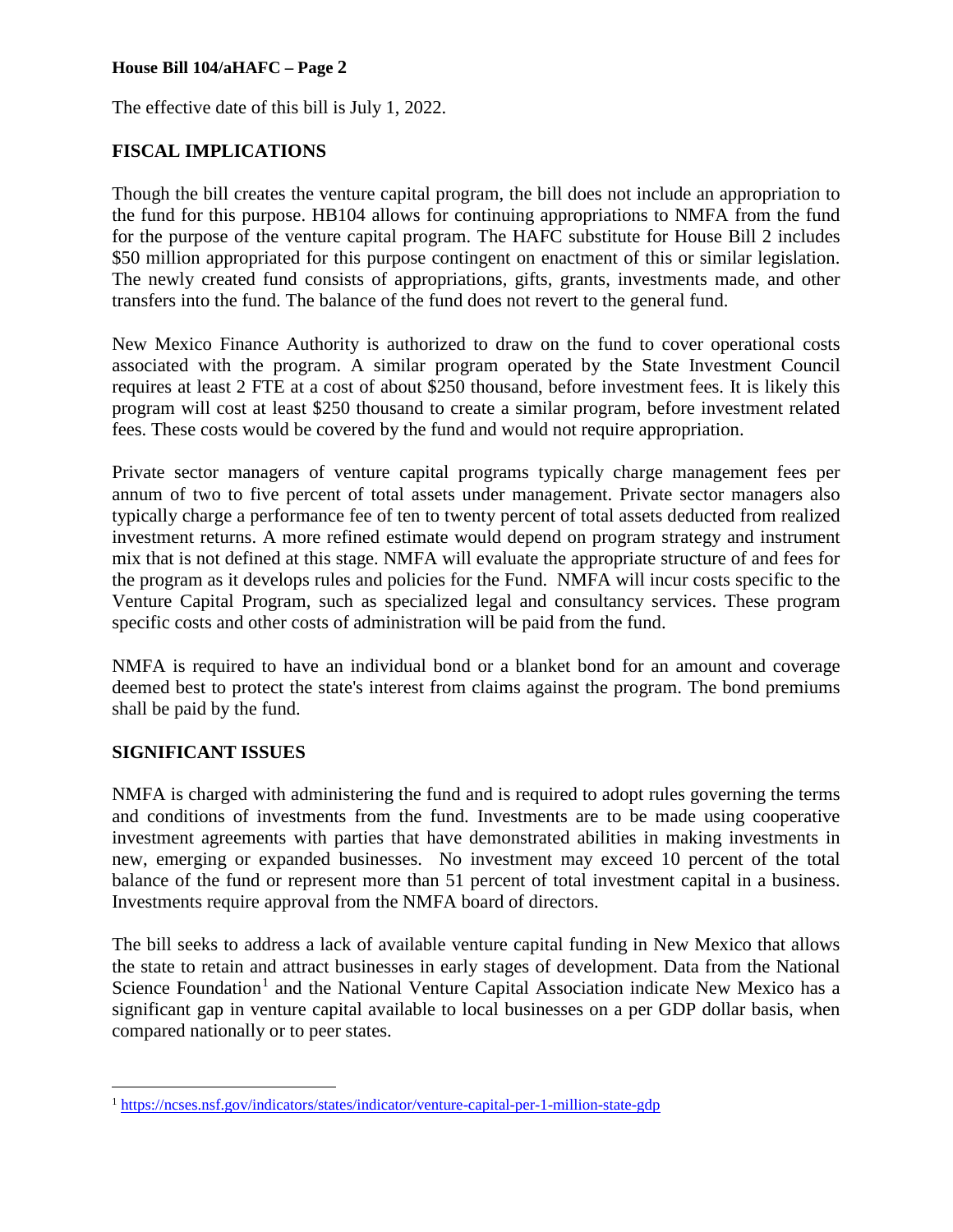

The Economic Development Department reports:

This program could fill gaps within the current landscape and look to assist underserved New Mexico business owners and address shortfalls in available capital in early seed stage and Series A funding. It could help address the significant shortcomings in the state's ability to assist startup companies form and grow as noted in the state's recent 20 year economic development strategic plan. The result could be an improved entrepreneurial ecosystem, more jobs, more investment, and more opportunities for New Mexicans to create new careers.

When the program is developed, key factors to consider are making the program responsive and flexible to meet the needs of the market. Insight gathered from investment firms and other stakeholders point to the following as impediments for some New Mexico companies to access funding:

- Too early stage
- The industry does not fit the investment firm's desired portfolio or meet return requirements
- Business leaders lack technical or managerial skills
- There is a gap between seed stage and series A funding

New Mexico is receiving approximately \$76 million through the federal State Small Business Credit Initiative over the next 10 years, which will help fund multiple venture capital funds. This fund will be administered by EDD. The fact that EDD has a seat on the NMFA Board would allow for collaboration between the two programs and avoid overlap or conflict as well as align this program with the state's 20-year strategic plan.

Many socially and economically disadvantaged New Mexico business owners struggle to access funding; there is an opportunity to expand the focus and reach of this program and increase capital access to underserved populations. Additionally, many New Mexico businesses need technical assistance related to technology transfer, accounting, and legal issues. It would be beneficial for the bill to allow for expenses related to technical assistance and business development support.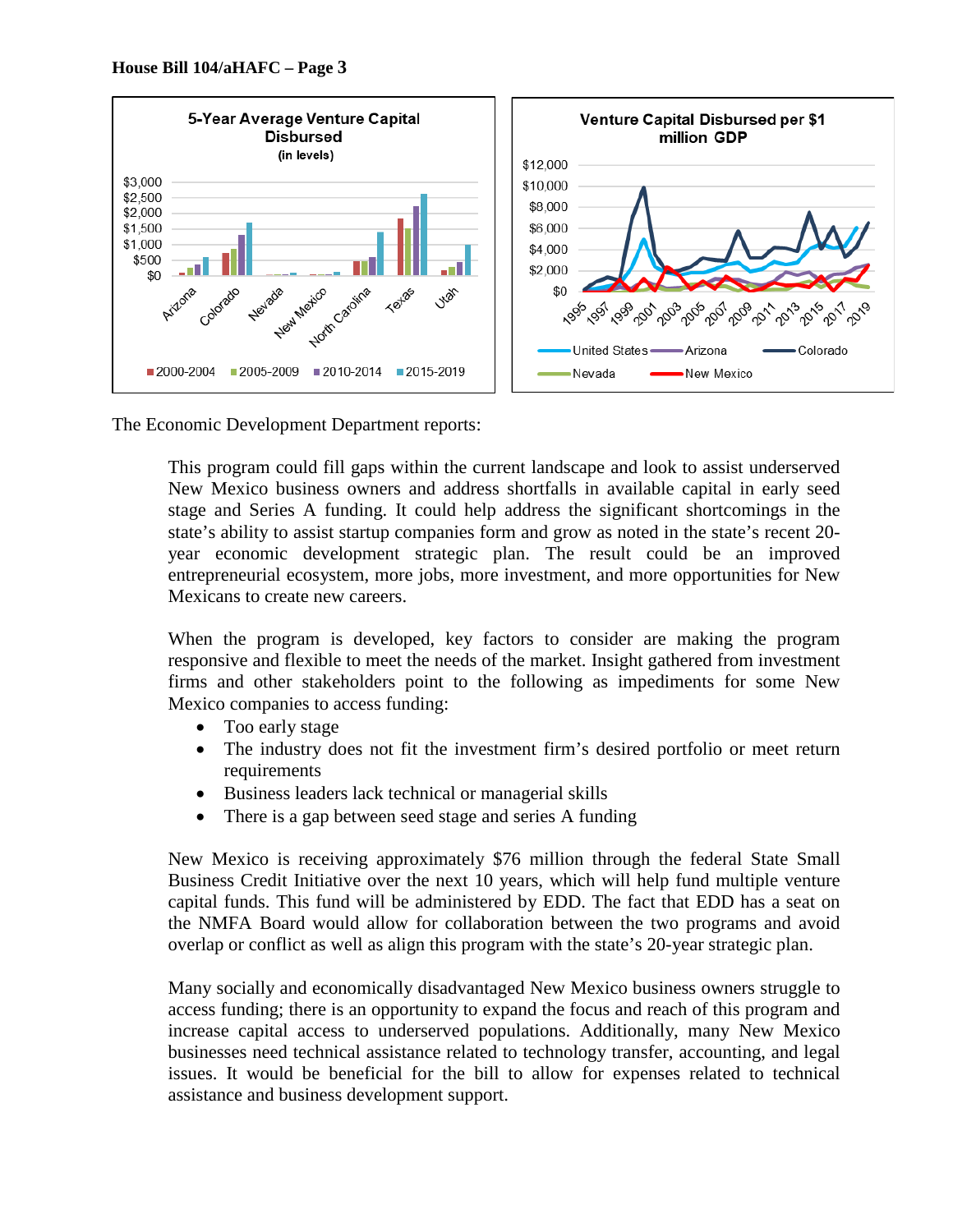The New Mexico Finance Authority adds:

HB104 provides a secondary source of state-supported seed capital for emerging New Mexico businesses. Similar programs administered by the SIC have been successful in helping spur economic development while generating returns for their portfolios, which is a primary goal of the SIC. While structured very similar to the SIC-administered NM PEIP, the Venture Capital Program Fund's intent appears to be more focused on impact rather than income generation. Placing this secondary program at NMFA allows for businesses not currently served by the NM PEIP to access early seed equity capital.

If the intent is to provide a different model for early seed venture capital and thereby broaden the number of businesses that could be served by state-support capital, NMFA suggests revising Section 3 and where relevant throughout to include language specifying that the Fund makes "differential rate investments for economic development purposes". This will address questions surrounding the prudent investor rule and is consistent with the investment policy of the NM PEIP. NMFA also suggests the legislature consider eliminating the requirement of cooperative investment agreements as it may impede investments in early-stage businesses and venture private equity funds because many investors prioritize revenue generation over impact generation thereby limiting the number of investments that could be made. Similarly, the 10 percent threshold in Section 4.B.2 may be difficult to achieve, particularly during portfolio ramp-up and it may be prudent to achieve a higher sector concentration for economic development purposes.

The New Mexico Attorney general notes it is unclear whether HB104 comports with the antidonation clause of the New Mexico constitution if companies default. LFC notes the program is structured analogous to the State Investment Council private equity statute.

The State Investment Council notes the following:

Despite the SIC program having both grown and evolved in its strategies over the almost 30 years it has existed – with the strategic focus shifting from investment with regional funds to local VC managers, to direct investments for a short time, to co-investment funds, and more recently, the inclusion of an emerging NM manager program. Current efforts also emphasize working with regional/national funds that have greater domain and technical expertise that can help New Mexico companies scale nationally, with the goal towards acquisition or Initial Public Offering.

|                                      |              |   |                |                           |                  |            |   | <b>NM SIC Regional Private Equity Performance (by Portfolio)</b> |                           |           |                      |           |
|--------------------------------------|--------------|---|----------------|---------------------------|------------------|------------|---|------------------------------------------------------------------|---------------------------|-----------|----------------------|-----------|
| As of June 30, 2021 (\$ In millions) |              |   |                |                           |                  |            |   |                                                                  |                           |           |                      |           |
|                                      | # of         |   |                |                           |                  |            |   | <b>Total</b>                                                     | Net Multiple <sup>1</sup> |           | Net IRR <sup>1</sup> |           |
| <b>Portfolio</b>                     | <b>Funds</b> |   | <b>Commit.</b> | Contributed   Distributed |                  | <b>NAV</b> |   | <b>Value</b>                                                     | 6/30/2021                 | 6/30/2020 | 6/30/2021            | 6/30/2020 |
| <b>Active Commitments</b>            |              |   |                |                           |                  |            |   |                                                                  |                           |           |                      |           |
| <b>Catalyst Fund</b>                 |              | s | 10.0 S         | 4.6 S                     | 0.0 <sup>5</sup> | 4.7        | s | 4.7                                                              | 1.03x                     | 1.03x     | 1.2%                 | 1.7%      |
| <b>Co-Investment Funds</b>           | 5            |   | 197.6          | 205.4                     | 12.6             | 271.6      |   | 284.3                                                            | 1.38x                     | 1.40x     | 4.5%                 | 5.3%      |
| <b>Fund Investments</b>              | 25           |   | 255.8          | 197.9                     | 113.5            | 148.3      |   | 261.9                                                            | 1.32x                     | 1.10x     | 4.0%                 | 1.4%      |
| <b>Recovery Fund</b>                 |              |   | 100.0          | 92.7                      | 4.8              | 87.4       |   | 92.2                                                             | 0.99x                     | 0.99x     | (0.9%)               | (2.1%)    |
| Sub-total                            | 32           | s | 563.4 \$       | $500.6$ \$                | 131.0 S          | 512.1 S    |   | 643.0                                                            | 1.28x                     | 1.23x     | 4.1%                 | 3.3%      |
| <b>Liquidated Funds</b>              | 15           |   | 150.7          | 151.2                     | 91.6             | ٠          |   | 91.6                                                             | 0.61x                     | 0.49x     | (6.2%)               | (10.3%)   |
| <b>Grand Total</b>                   | 47           | s | 714.1 S        | 651.7S                    | $222.6$ \$       | $512.1$ \$ |   | 734.6                                                            | 1.13x                     | 1.06x     | 1.7%                 | 0.9%      |

Historically the track record of the program has been mixed.

Source: Invient<br>† Performance since inception

…However, the NM Program underperforms financial metrics relative to SIC's national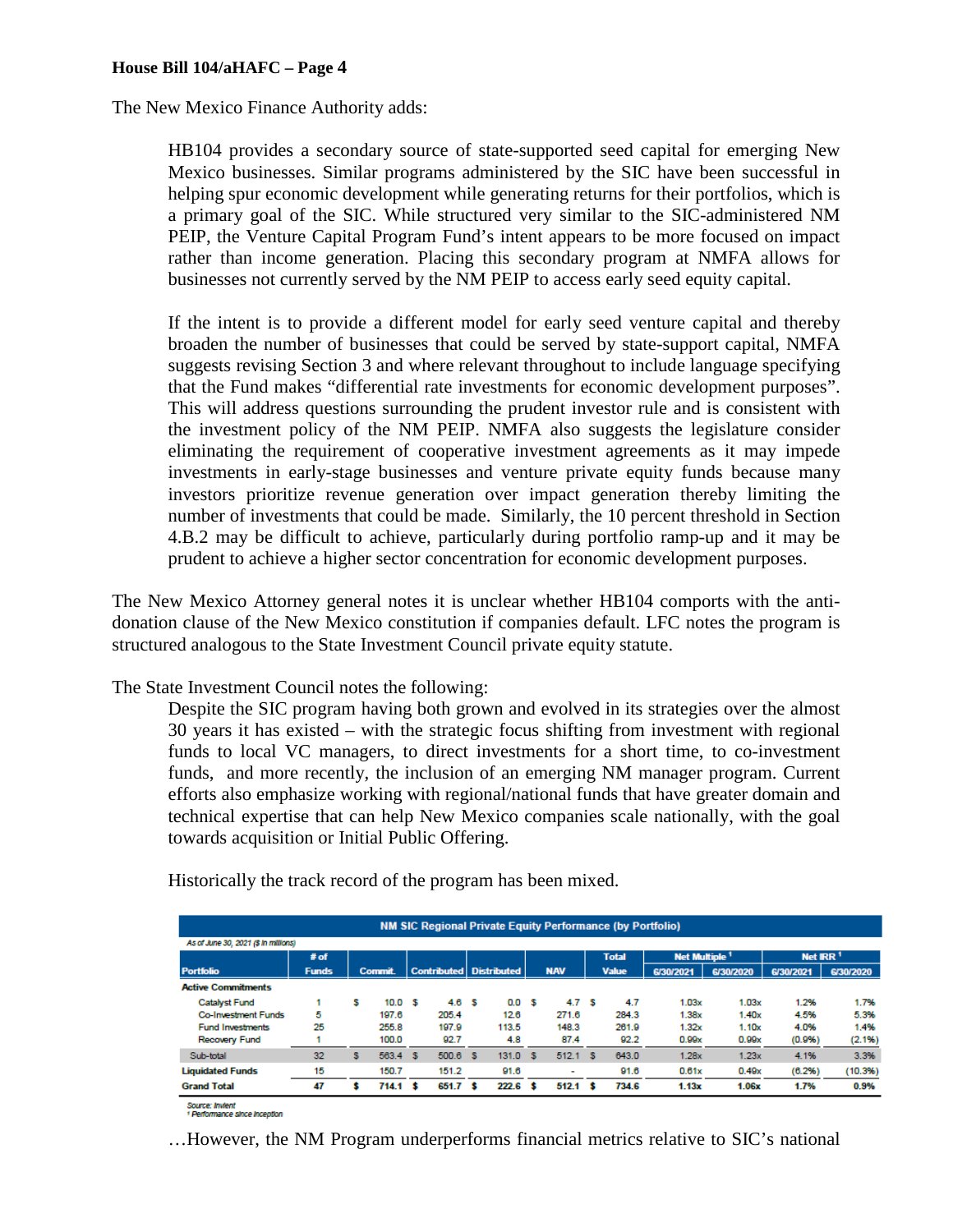| Returns as of Sept. 30,<br>2021 | Q     | vear  | 3 years | 5 years | vears | 10<br>vears |
|---------------------------------|-------|-------|---------|---------|-------|-------------|
| <b>NM Program Returns</b>       | 2.61  | 10.43 | $-1.83$ | 4.69    | 4.84  | 6.02        |
| National PE Returns             | 13.09 | 50.05 | 20.61   | 18.4    | 14.46 | 13.36       |
| Cambridge US PE Index           | 12.95 | 53.9  | 20.68   | 19.57   | 15.57 | 15.36       |
| Cambridge US VC Index           | 12.09 | 87.84 | 37.04   | 26.77   | 22.22 | 19.83       |

private equity investments, and the benchmarks for national venture capital and private equity.

The chart above from SIC advisor RVK shows the most recently available performance report from September 2021. It shows NM Program investments have substantially underperformed venture capital investment metrics nationally and have also lagged similar private equity investments SIC made in nationally and internationally-focused private equity funds.

Another concern is that the existing return metrics for the NM Program are based on investments that are largely unrealized. Until the fund manager sells the assets/businesses they have invested in, there is always a question regarding the ultimate outcome and whether valuations will decline prior to an exit. Venture capital investments traditionally see a success rate of only about 2 of 10 companies succeeding, with the majority being written off completely. Successful VC funds rely on the "home runs" in the portfolio to make up for the far greater number of companies that will fail. While there have been successful exits, and there remain promising companies in the NM Program, to date there has not been a "home run" investment realized…

While the VCPA would seem to be independent of the existing investment program managed by the SIC, duplication of efforts and the small eco-system in which both entities will operate, reasonably ensure there will potentially be competition for capital which could result negatively for one or both programs.

This occurred historically to a degree in the early 2000s when the Small Business Investment Corporation elected to use a portion of its allocation from the STPF to invest in NM-venture funds. This resulted in some cases with the SBIC investing in funds in which SIC had already committed capital, and in other cases SBIC investing in funds the SIC had previously rejected. In its 2021 annual report, SBIC indicated that historically it had made \$19.4 million in net NM venture investments, with \$12.6 million in losses, for an estimated cost per job of \$36,132. SBIC has since almost entirely abandoned new efforts to invest in venture capital, citing high fees, limited funding dispersion outside the Rio Grande corridor, and concerns that equity investments "…do not generate significant job creation during their initial phases of development."

…There are other risks and considerations that should be weighed prior to investing in venture capital:

• Venture capital as an asset class is not only one of the most complex investment strategies but also one of the riskiest. Dispersion of ultimate outcomes between top and bottom quartile performers is usually the largest in venture capital.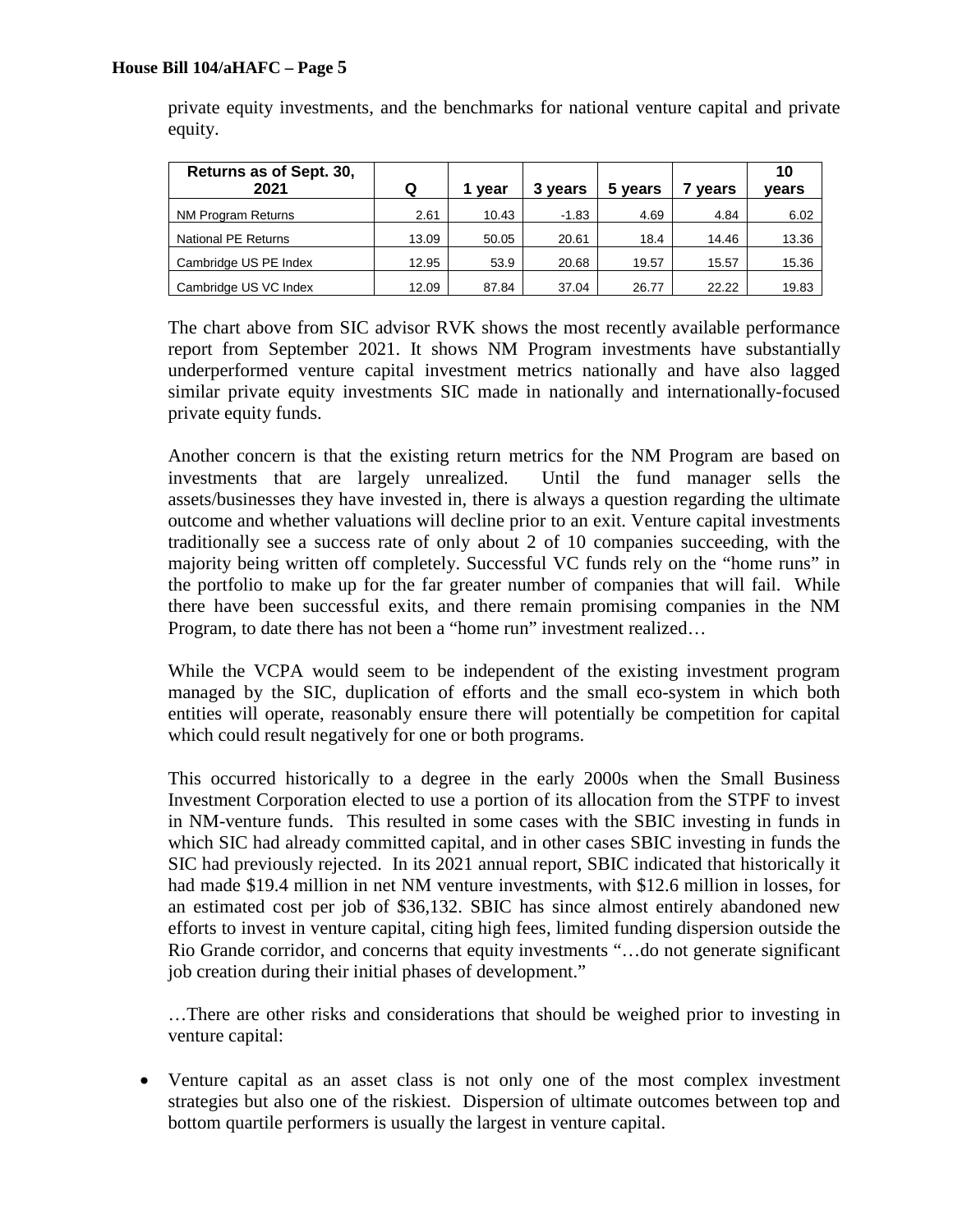- The nature of venture capital is 1) by necessity very selective investing because most of these investments will lose some or all of your principal and 2) the process is ongoing since these small companies realistically will not make money for a long time and will require multiple rounds of follow-on capital.
- Direct investments, made outside of an independent external manager, have a higher potential for politicization. When SIC made three direct investments in local companies in the early 2000s, allegations of political influence were made. The three investments later failed, and the SIC no longer makes direct investments.
- In HB104, there is an allocation limitation of 10% on investments in any one industry. While diversification should be sought, this limitation is arbitrary and unlikely a term any legitimate VC would accept. Around 25% of VC investments nationally in 2018 were in the software sector.
- The indemnification bond sought under HB104 will be expensive and may not be needed.
- The NM Program at SIC is governed under the Uniform Prudent Investment Act, as well as the statutory authority to make differential rate investments (NMSA 7-27-5.15). It is not clear from the bill what investment standards under which NMFA will operate.

# **PERFORMANCE IMPLICATIONS**

NMFA is required to submit a report by July 1 of every year to the Legislative Finance Committee, the Revenue Stabilization and Tax Policy Committee and any other appropriate interim legislative committee. The report will provide information for the prior calendar year on the amounts invested with each venture private equity fund, the companies in which the venture private equity fund is invested and how each venture private equity investment enhances the state's economic development objectives.

## **TECHNICAL ISSUES**

The bonding requirement of Section 5, in subsection A, does not specifically refer to the act or the fund. To address the lack of clarity regarding bonding requirements, the bill could include "for the venture capital program" in Section 5A following "upon the employee's duties" on page 5 line 16.

Replace "only on warrants" with "as" in Section 3 A, page 3, line 16. The mechanics governing Fund disbursals as warrants are not operationally relevant for NMFA.

#### **AMENDMENTS**

NMFA proposes the following changes:

The following language should be added to HB104 in order to protect confidential information collected by the NMFA during venture capital investment underwriting from disclosure. "Information obtained by or on behalf of the authority that is confidential or proprietary technical or business information of a New Mexico business or venture private equity fund shall be confidential and not subject to inspection pursuant to the Inspection of Public Records Act [14-2-4 NMSA 1978]."

NMFA recommends revising Section 3 and where relevant throughout to include language specifying that the Fund makes "differential rate investments for economic